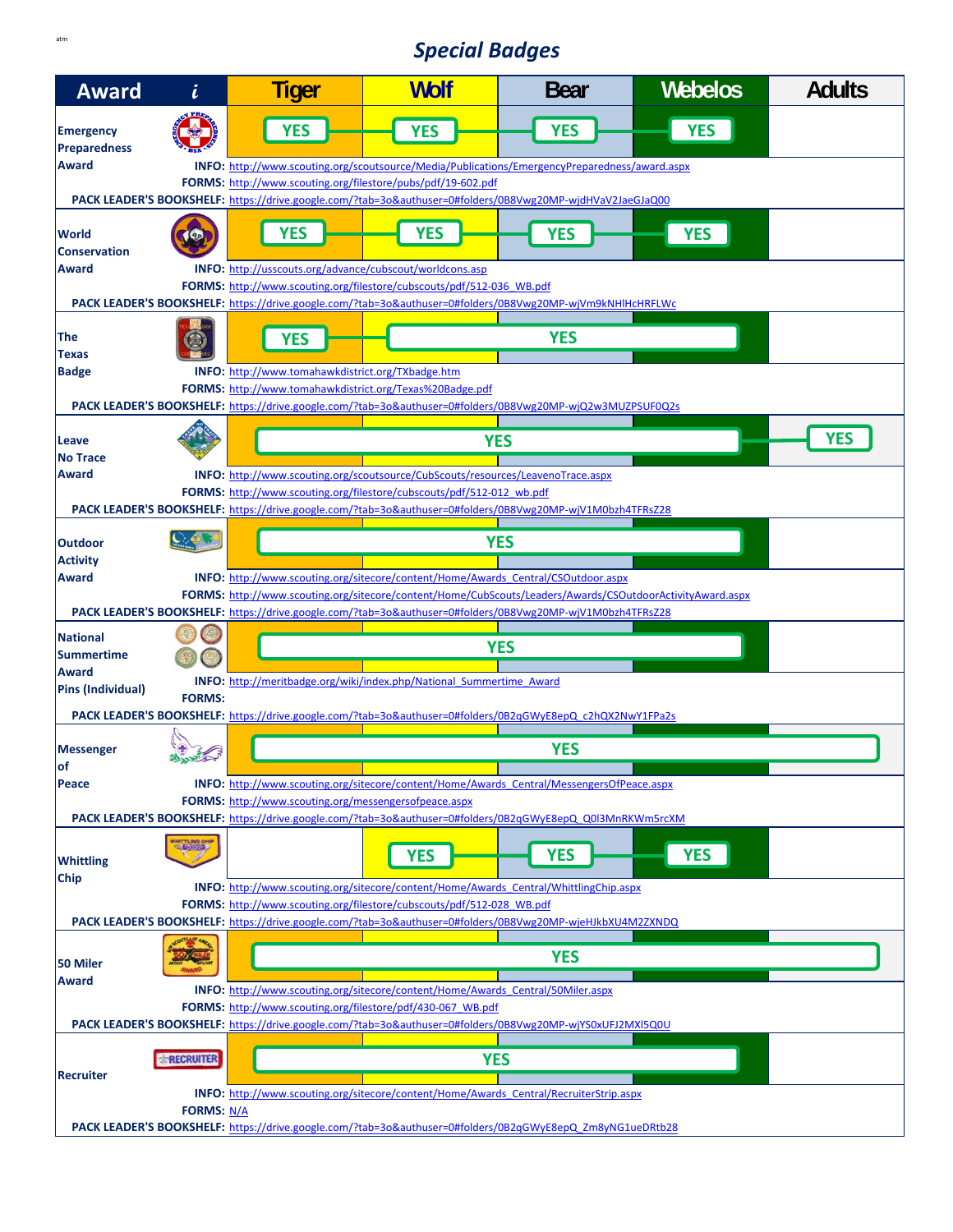## **Special Badges**